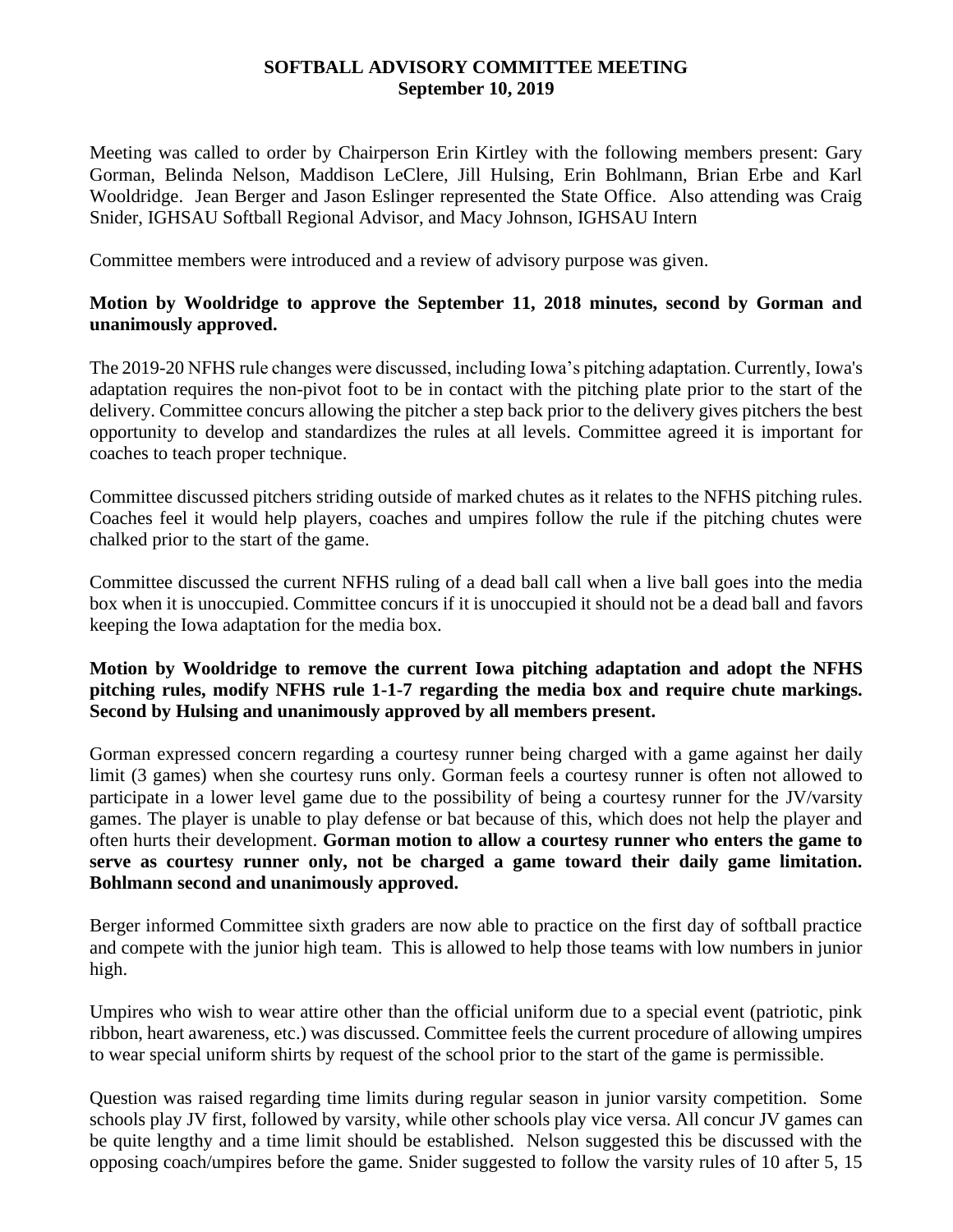after 3. Berger will clarify this on the rules meeting and in a memorandum, including when to start a new inning.

Berger showed Committee comments from the questionnaires given to teams who participated in the state tournament. Many favorable comments were held with some suggestions on improvements.

Berger informed Committee the contract with the Rogers Sports Complex is up after 2020 and asked Committee for feedback on improvements that could be made for the playing fields. Diamond 2 netting and backstop are scheduled for updating next year, along with bullpens on both Diamond 1 and Diamond 2. Committee unanimously agree Fort Dodge has an outstanding facility and feels there is no other complex in Iowa whose facilities are better. Some suggested improvements: 1) improve practice fields; 2) drag/rake each practice field once a team is finished; 3) possibly replacing the crushed brick infield (Diamond 1 and Diamond 2) with a Shakopee or DuraEdge surface; 4) installing batting cages; 5) having netting/screens available on the practice fields; 6) improve team parking.

Committee discussed the state tournament format. Several options were discussed, including advancing only four teams to state (playing super-regionals), and playing a double elimination state tournament. Committee favors the current format.

Snider informed Committee all teams who played in the consolation bracket in Ft. Dodge were asked if they preferred to play consolation games or play a single elimination tournament. Ninety percent of the teams wanted to play their consolation game. Committee discussed time limits during the consolation games. **Erbe motion to keep the 75 minutes time limit in consolation bracket with the 3rd place consolation game played to seven innings. If a tie exists, the international tie-breaker shall be enforced. Motion second by Hulsing and unanimously approved.** 

Question was raised on live streaming all consolation games. Eslinger informed Committee it is not possible on all of the fields at the Rogers Complex due to lack of internet service in some areas.

As next year's state tournament will be the 50<sup>th</sup> year for state softball in Fort Dodge, the IGHSAU is seeking ideas to commemorate this event. Berger asked Committee to solicit suggestions from other coaches and contact the IGHSAU with ideas.

Berger informed Committee there were several instances this past year where games were not ended correctly, whether they were suspended games or games ending in a tie. Committee discussed, and suggested the IGHSAU work on communicating this better with coaches and umpires regarding game ending procedures. Berger will reiterate this in a memorandum.

Berger informed Committee there were several double-header regional final games this past year, and asked for Committee's input on increasing the number of double-headers due to the lack of qualified umpires for regional finals. Some suggestions were; 1) not utilizing a 3-person umpire crew (not possible due to being familiar with the rotation during state tournament play); 2) Lining up Class 3A with Classes 4A and 5A during the regional final and playing double-headers. Committee discussed several options and favors changing the dates of the Class 3A regional games.

Berger shared with the Committee the adjusted start times for the 2020 state tournament championship games.

Berger informed Committee several coaches and players were ejected this year due to an illegal bat. Committee discussed where the responsibility falls on making sure players' bats are legal. Committee concurs often coaches don't know if a player gets a new bat, however some feel a coach should check each player's bats prior to each game as liability falls on the school and their legality is part of their